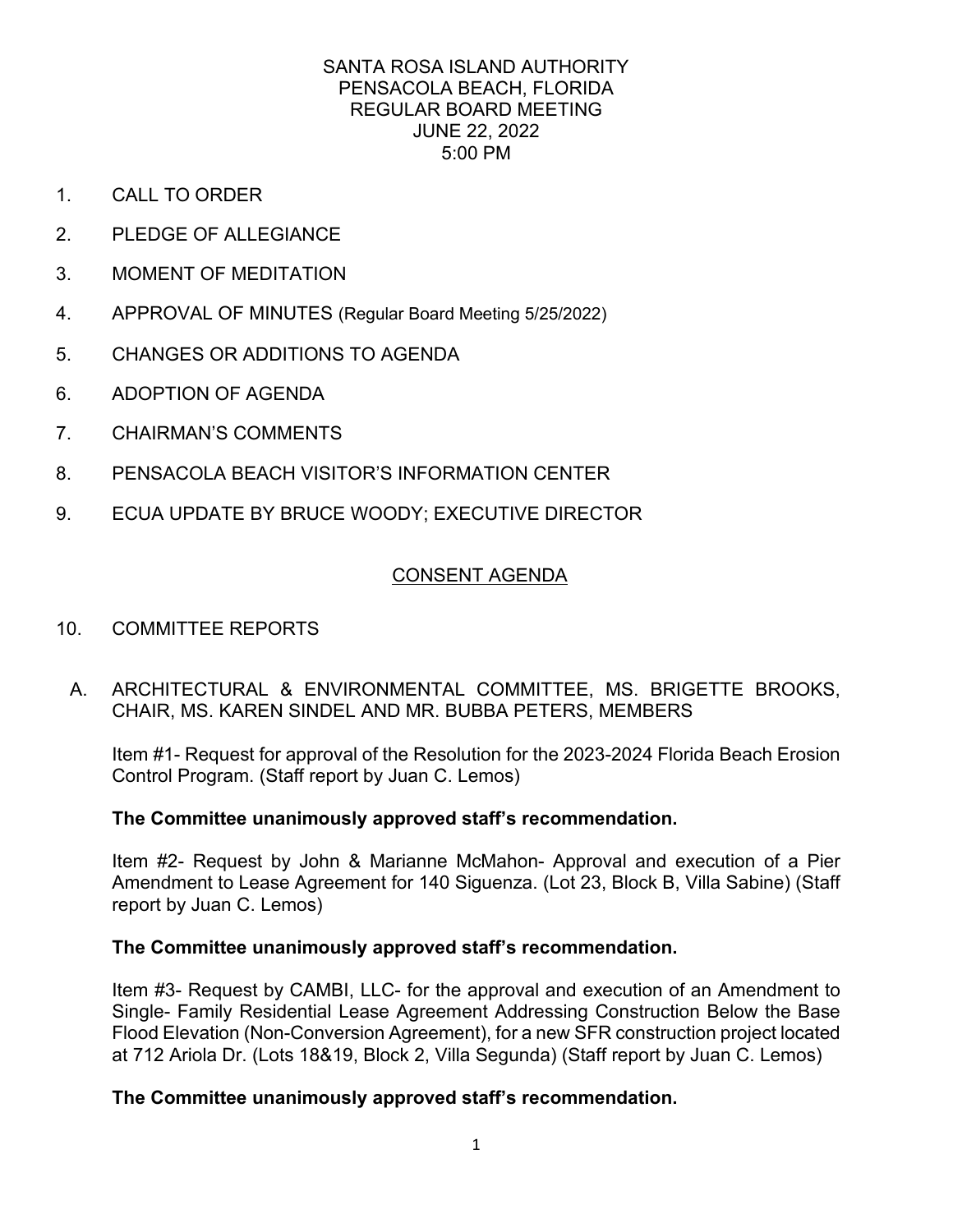Item #4- Request by Michael McGartland- 1105 Panferio Dr.- Lot 6 Block 26, Villa and a 3' concrete wall along the front of the property, per Sec. 5-9.4 (e) (4) of the Segunda- For approval to construct a 4' tall aluminum privacy fence, Sound front property, Escambia County Land Development Code (LDC) (Staff report by Juan C. Lemos)

## **The Committee unanimously approved staff's recommendation.**

 Item #5- Request by Beach to Bay, LLC d/b/a Laguna's- 460 Pensacola Beach Blvd- for approval of a sound side temporary mobile accessory structure (bathroom) (Staff report by Juan C. Lemos)

## **The Committee unanimously approved staff's recommendation.**

B. DEVELOPMENT & LEASING COMMITTEE, MS. LIZ CALLAHAN, CHAIR, MS. BRIGETTE BROOKS AND MS. KAREN SINDEL, MEMBERS

 Item #1- Request by Pensacola Beach, Inc.,- 24 Via de Luna Dr.- for an after the fact approval to sell and assign their lease interest in the parcel located at 24 Via de Luna Dr. to Endrizzi Investments, Inc. (Staff report by Robbie Schrock)

## **This item was removed from the agenda by the leaseholder on June 6, 2022.**

Item #2- Request by Soundside Market, LLC- 5 Via de Luna Dr.- to sublease to Oasis Massage and Wellness, to operate a massage therapy and wellness consulting business from commercial leasehold property. (Staff report by Robbie Schrock)

## **The Committee unanimously approved staff's recommendation.**

 provisions, and conditions, as are in the lease contained, including an option for further Item #3- Request by Albert and Robin Greene, trustees- 701 Panferio Dr.- Lot 8 Block 18, Villa Segunda- to renew their lease for another 99 year term, under like covenants, renewals. (Staff report by Robbie Schrock)

## **The Committee unanimously approved staff's recommendation.**

Item #4- Request by The Maggio- Kelly Group, Inc. d/b/a The Stand- 3 Casino Beach Boardwalk- for a license agreement for use of tables and chairs in the public space outside the building. (Staff report by Robbie Schrock)

## **The Committee unanimously approved staff's recommendation.**

C. ADMINISTRATIVE COMMITTEE, DR. THOMAS CAMPANELLA, CHAIR, MR. JERRY WATSON AND MR. BUBBA PETERS, MEMBERS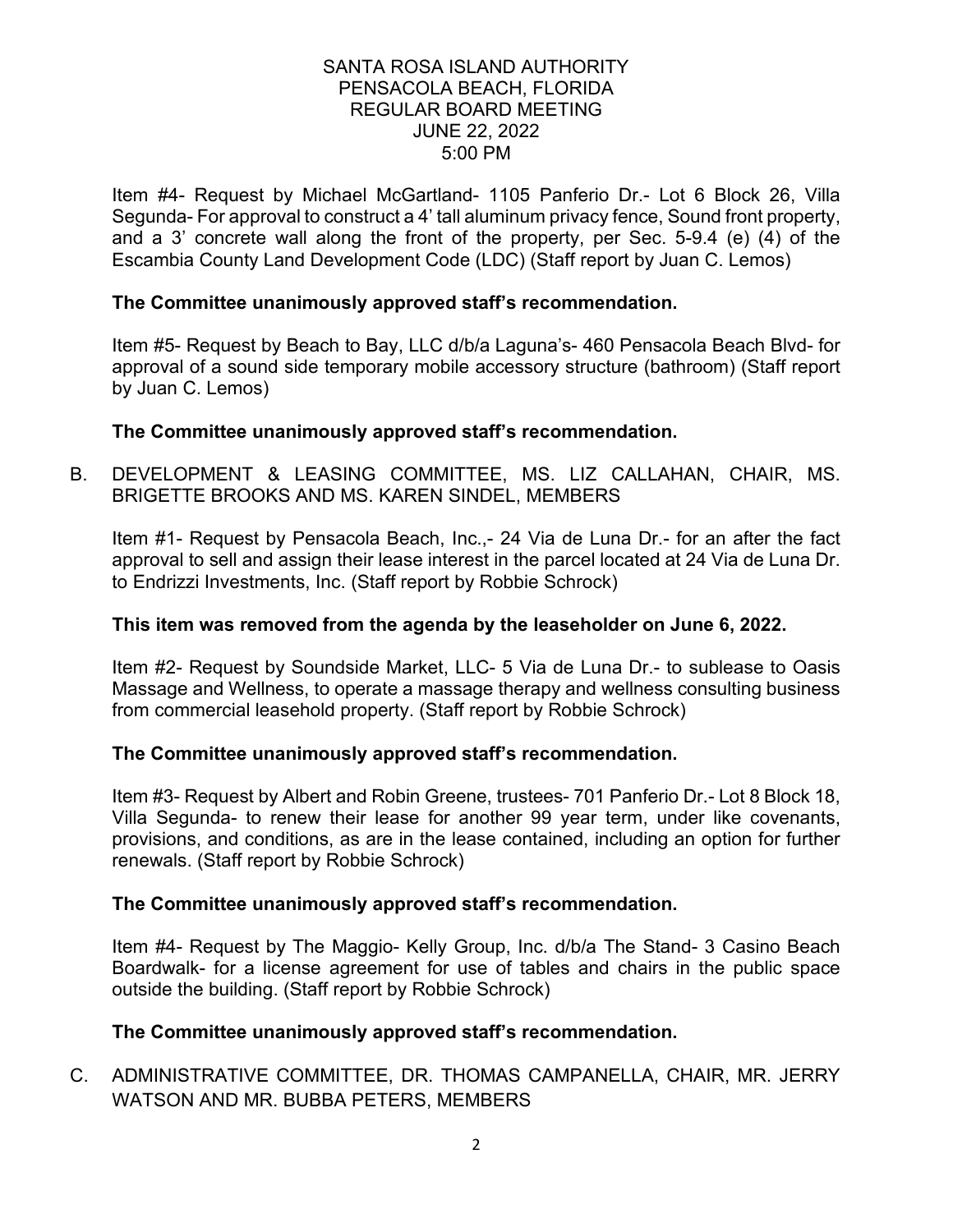Item # 1 – Report on Financial Statements and Expenditures. (Staff report by Vickie Johnson)

# **The Committee unanimously accepted the report on Financial Statements and Expenditures as presented.**

Item #2- Approval of the Professional Services Agreement with Baskerville-Donovan, Inc. (BDI) for General Engineering Services. (Staff report by Leigh Davis)

 **been moved to Regular Agenda Old Business Item #1 of this agenda by the Executive Director to highlight changes to Exhibit C of the contract.) The Committee unanimously approved staff's recommendation. (This item has** 

Item #3- Approval of the Professional Services Agreement with Olsen & Associates for Coastal Engineering Services. (Staff report by Leigh Davis)

 **been moved to Regular Agenda Old Business Item #2 of this agenda by the The Committee unanimously approved staff's recommendation. (This item has Executive Director to highlight changes to Exhibit C of the contract.)** 

# REGULAR AGENDA

## 11. OLD BUSINESS

Item #1- Approval of the Professional Services Agreement with Baskerville-Donovan, Inc. (BDI) for General Engineering Services. (Staff report by Leigh Davis) (Referred from the June 8, 2022 Committee Meeting)

Item #2- Approval of the Professional Services Agreement with Olsen & Associates for Coastal Engineering Services. (Staff report by Leigh Davis) (Referred from the June 8, 2022 Committee Meeting)

Item #3- Findings from the evaluation of the Executive Director, Ms. Leigh Davis. (Report by Chairman, Mr. Jerry Watson)

## 12. NEW BUSINESS

 the new hotel construction from Best Western to Fairfield Inn & Suites. (Staff report by Item #1- Notification by Pensacola Beachside Resort, LLC- 16 Via de Luna Dr.- to rebrand Robbie Schrock)